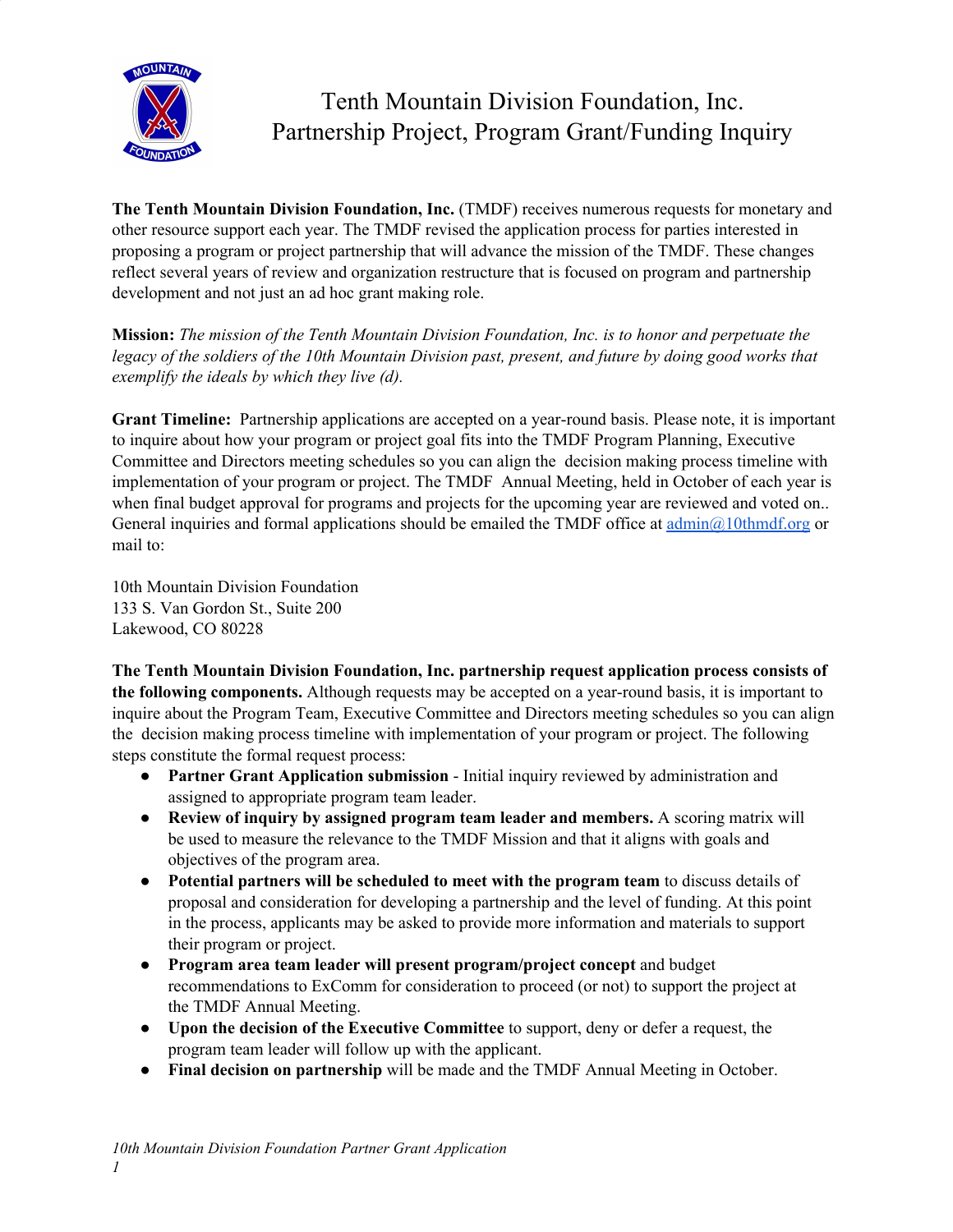## **Additional Information for submitting a Letter of Intent:**

- Partnership inquiries must be submitted in the name of a qualified IRS  $501(c)$ 3 charitable organization or be recognized through fiscal agency with a nonprofit organization. Exceptions may be made for membership and military based groups but must be approved by the Executive Committee for review.
- Applicants are encouraged to have diverse funding sources for the support of the proposed program or project.

### **Check program area(s) this request will support:**

- ◻ Collections/Public Resources (Interpretation)
- $\Box$  Monuments and Memorials
- ◻ Outdoor Experience Scholarship
- □ Outdoor Recreation Industry

# **TMDF Project, Program and Funding Partnership Inquiry Application**

## **GENERAL INFORMATION**

| Contact Person: |  |  |  |  |  |
|-----------------|--|--|--|--|--|
|                 |  |  |  |  |  |
|                 |  |  |  |  |  |
| Phone:          |  |  |  |  |  |
|                 |  |  |  |  |  |

## **INQUIRY**

**Please use a separate sheet to complete questions 1, 4, 5 and 6.**

- 1. **Program or project title and short description of program in 50 words or less.**
- 2. **Amount requested:** \$\_\_\_\_\_\_\_\_\_\_\_\_\_\_\_\_\_\_\_\_
- 3. **Identify at least one TMDF program team** that aligns with the proposal and explain relevance to the TMDF mission.
	- ◻ Collections/Public Resources (Interpretation)
	- $\Box$  Monuments and Memorials
	- ◻ Outdoor Experience Scholarship
	- ◻ Outdoor Recreation Industry

#### *10th Mountain Division Foundation Partner Grant Application*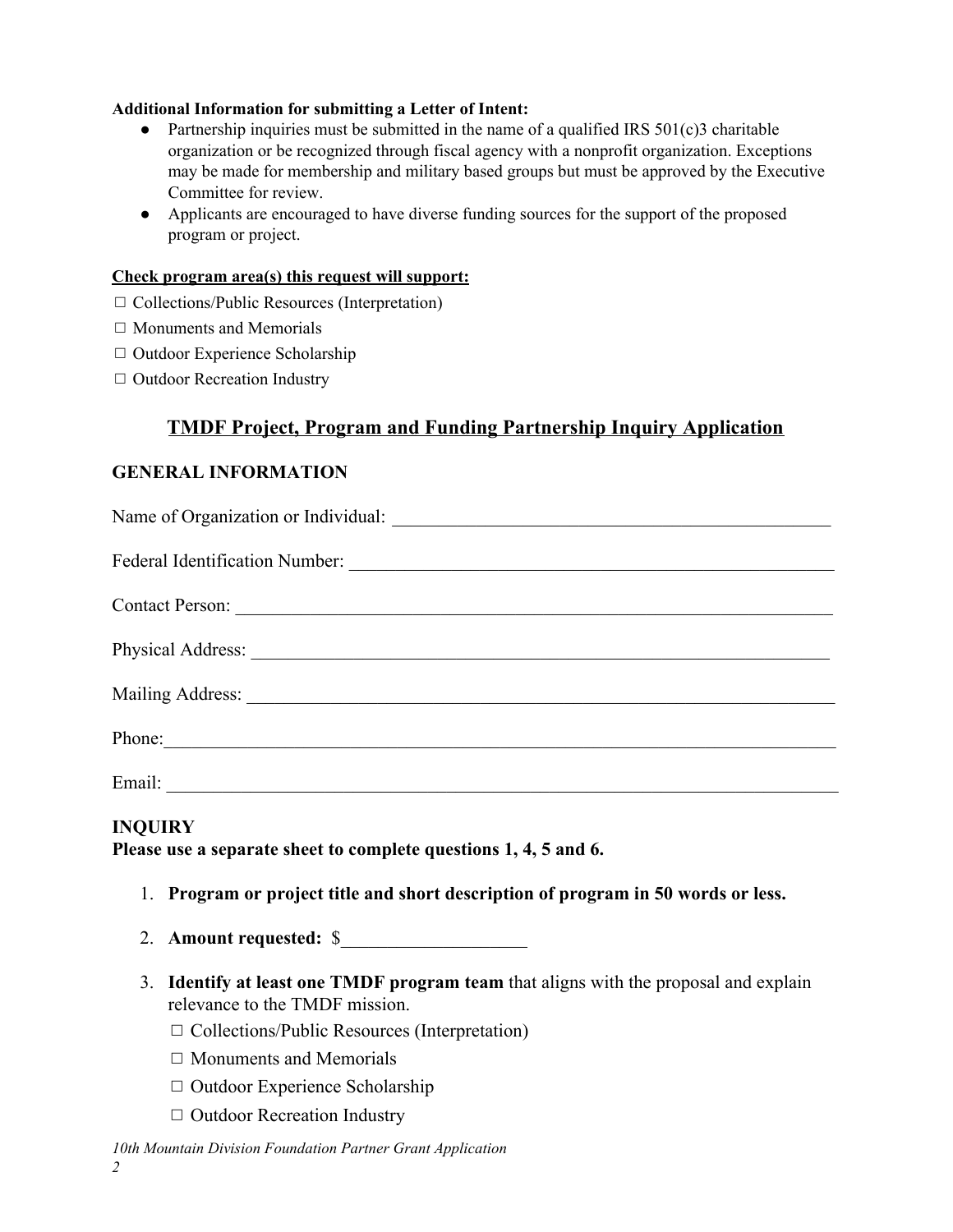- 4. **Please answer each of the following questions** in 350 words or less for each question.
	- Description of program/project, including how you have engaged other 10th organizations or other significant partners.
	- Provide justification for funding. How does program/project meet evaluation rubric criteria? (Team leader will provide a program specific rubric.)
	- Explain project plan for implementation and timeline. Address the sustainability of the program beyond the initial funding.
- 5. **Credit:** Describe how you or your organization will recognize the TMDF project and the Foundation.
- 6. **Project budget:** Indicate pending or confirmed funding sources. (Use a separate sheet for any additional detail or explanation you would like to include.)

| <b>Proposed Program or Project Budget</b> |                  |                   |                |                |                                 |  |
|-------------------------------------------|------------------|-------------------|----------------|----------------|---------------------------------|--|
| <b>Income</b> (identify                   | <b>Confirmed</b> | <b>Pending \$</b> | <b>In-Kind</b> | <b>Total S</b> | <b>Comment/Notes: Please</b>    |  |
| source) *                                 | \$ Amount        | <b>Amount</b>     |                |                | detail In-Kind contributions in |  |
|                                           |                  |                   |                |                | this column                     |  |
|                                           |                  |                   |                |                |                                 |  |
|                                           |                  |                   |                |                |                                 |  |
|                                           |                  |                   |                |                |                                 |  |
|                                           |                  |                   |                |                |                                 |  |
|                                           |                  |                   |                |                |                                 |  |
|                                           |                  |                   |                |                |                                 |  |
|                                           |                  |                   |                |                |                                 |  |
|                                           |                  |                   |                |                |                                 |  |
| <b>Total</b>                              |                  |                   |                |                |                                 |  |
|                                           |                  |                   |                |                |                                 |  |
| <b>Expense</b> (purpose                   | <b>TMDF</b>      | <b>Other</b>      | <b>In-Kind</b> | <b>Total</b>   | <b>Comment/Notes:</b>           |  |
| and Amount)                               | Grant            | <b>Funds</b>      |                |                | Please detail In-Kind           |  |
|                                           | <b>Funds</b>     |                   |                |                | contributions in this column    |  |
|                                           |                  |                   |                |                |                                 |  |
|                                           |                  |                   |                |                |                                 |  |
|                                           |                  |                   |                |                |                                 |  |
|                                           |                  |                   |                |                |                                 |  |
|                                           |                  |                   |                |                |                                 |  |
|                                           |                  |                   |                |                |                                 |  |
|                                           |                  |                   |                |                |                                 |  |
|                                           |                  |                   |                |                |                                 |  |
|                                           |                  |                   |                |                | Total value administered by     |  |
|                                           |                  |                   |                |                |                                 |  |
|                                           |                  |                   |                |                |                                 |  |
|                                           |                  |                   |                |                |                                 |  |